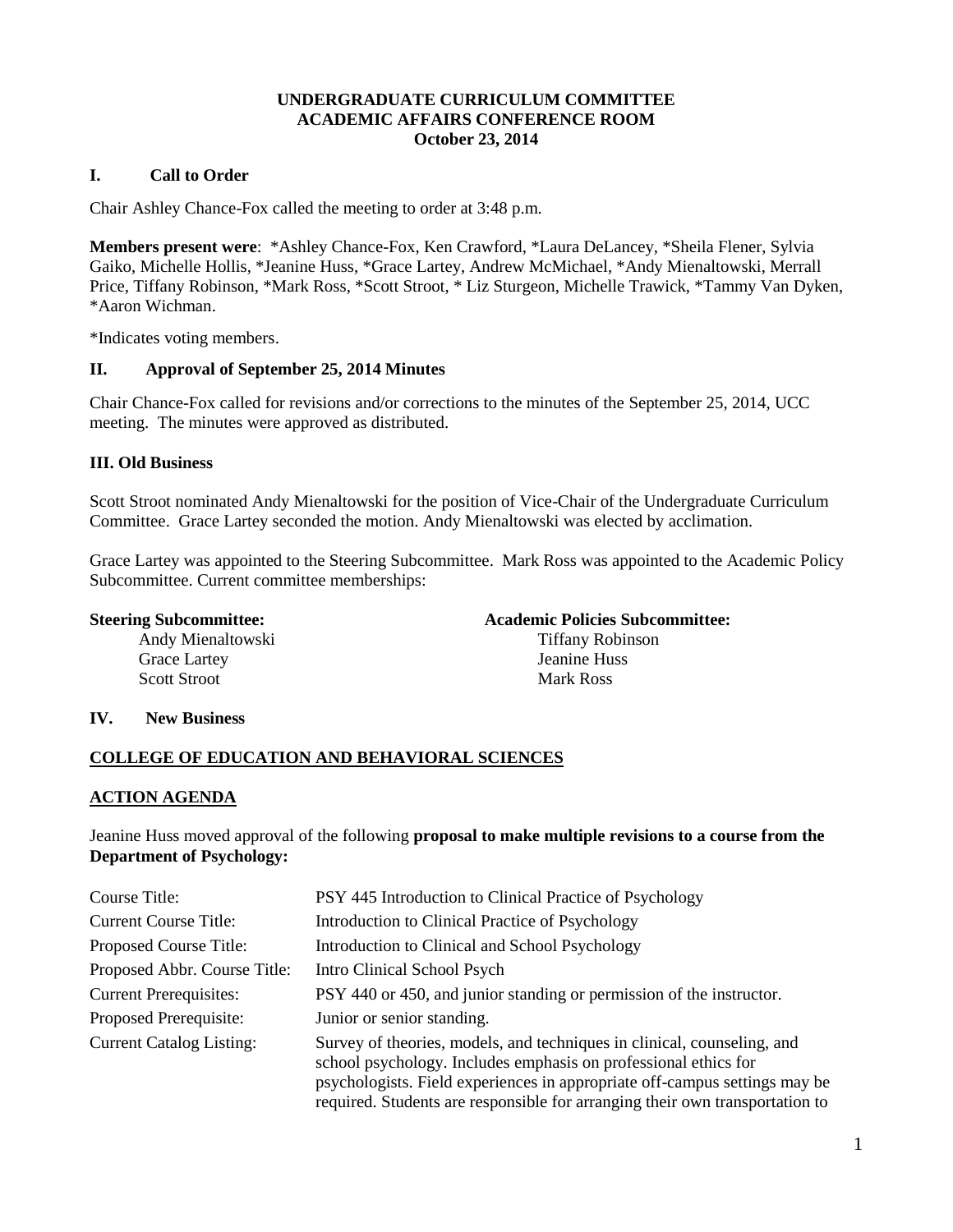|                           | designated or assigned sites.                                                                                                                |
|---------------------------|----------------------------------------------------------------------------------------------------------------------------------------------|
| Proposed Catalog Listing: | Survey of theories, models, and techniques in clinical and school<br>psychology. Includes emphasis on professional ethics for psychologists. |
| Implementation:           | Fall 2015                                                                                                                                    |

Andy Mienaltowski seconded the motion. The motion carried.

# **POTTER COLLEGE OF ARTS AND LETTERS**

# **CONSENT AGENDA**

Sheila Flener moved approval of the following **proposal to revise a course title from the Department of Communication:**

| <b>Current Course Title:</b>                          | <b>COMM 451 Computer Mediated Communication</b> |
|-------------------------------------------------------|-------------------------------------------------|
| Credit Hours:                                         | $3.0$ hrs.                                      |
| Proposed Course Title:                                | Communication in the Digital Age                |
| Proposed Abbr. Course Title:                          | Comm in the Digital Age                         |
| Implementation:                                       | $*$ Fall 2015                                   |
| *Friendly amendment.                                  |                                                 |
| Scott Stroot seconded the motion. The motion carried. |                                                 |

# **UNIVERSITY COLLEGE**

## **INFORMATION**

# **Diversity and Community Studies:**

## **Proposal to revise a course prefix**

| Course Prefix:          | <b>ICSR</b> |
|-------------------------|-------------|
| Proposed Course Prefix: | DCS.        |
| Course Numbers:         | 300         |
| Implementation:         | Spring 2015 |

## **CONSENT AGENDA**

Sheila Flener moved approval of the Consent Agenda.

## **Honors Academy:**

| Proposal to delete a course |                           |
|-----------------------------|---------------------------|
| Course Title:               | HON 100 Honors Colloquium |
| Implementation:             | Spring 2015               |
| Course Title:               | HON 101 Honors Colloquium |
| Implementation:             | Spring 2015               |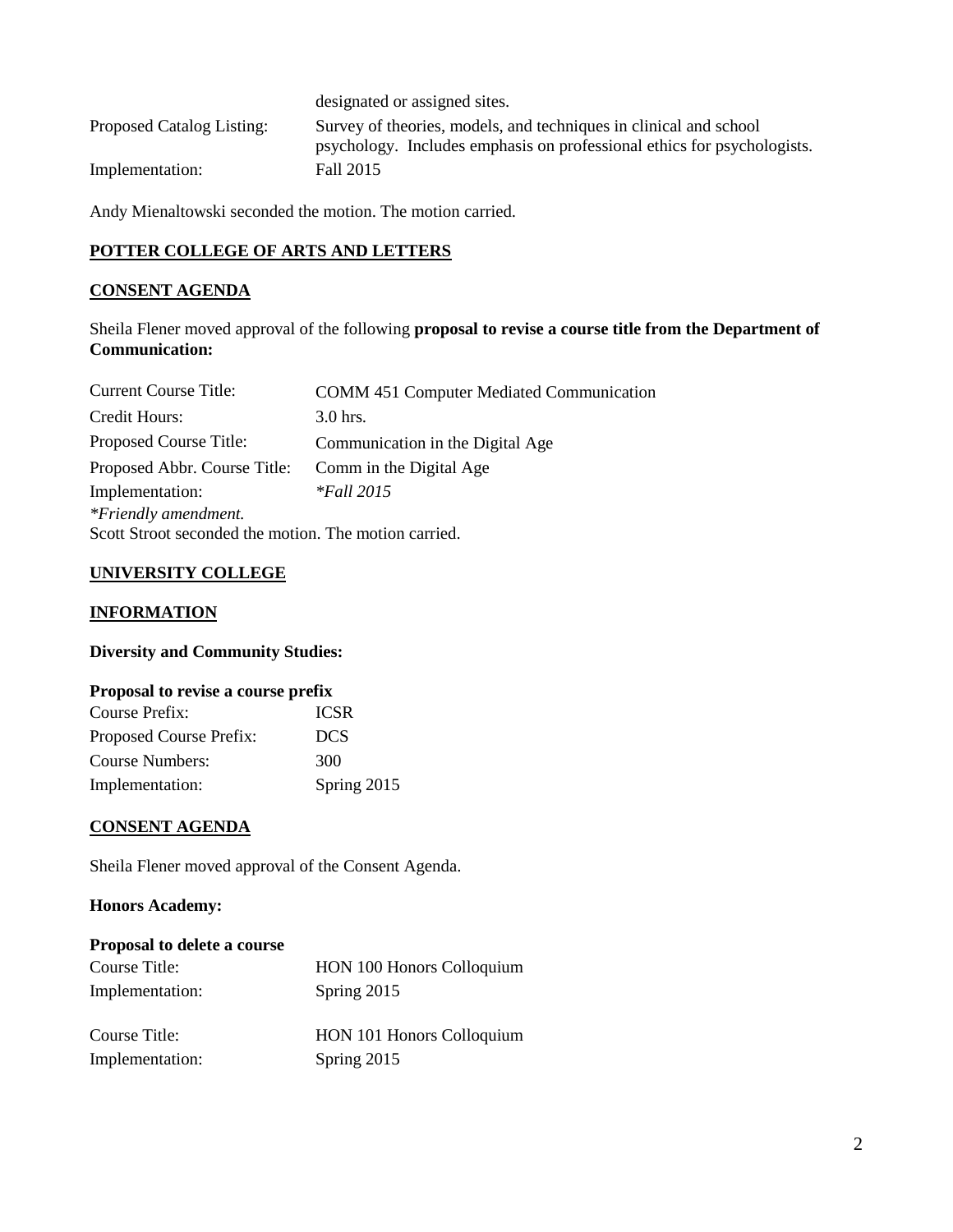| Course Title:   | HON 103 Honors Independent Research |
|-----------------|-------------------------------------|
| Implementation: | Spring 2015                         |
|                 |                                     |
| Course Title:   | HON 201 Honors Colloquium           |
| Implementation: | Spring 2015                         |

Andy Mienaltowski seconded the motion. The Consent Agenda was approved.

# **ACTION AGENDA**

Scott Stroot moved approval of the following proposals**:**

## **Honors Academy**

## **revise course credit hours**

| Course Title:                | <b>HON 250 Honors Practicum</b> |
|------------------------------|---------------------------------|
| <b>Current Credit Hours:</b> | $3.0$ hrs.                      |
| Proposed Credit Hours:       | 1-3 hrs. (variable credit)      |
| Implementation:              | Spring 2015                     |

# **revise course \****limit* **hours**

| Course Title:                | HON 303 Independent Research                  |
|------------------------------|-----------------------------------------------|
| <b>Current Credit Hours:</b> | $1-3$ hrs.                                    |
| Proposed Credit Hours:       | Repeatable for a maximum of six credit hours. |
| Implementation:              | Spring 2015                                   |
| *Friendly amendment.         |                                               |

## **revise course credit hours**

| Course Title:                 | HON 350 Honors Practicum II |
|-------------------------------|-----------------------------|
| <b>Current Credit Hours:</b>  | $3.0$ hrs.                  |
| <b>Proposed Credit Hours:</b> | 1-3 hrs. (variable credit)  |
| Implementation:               | Spring 2015                 |

Sheila Flener seconded the motion. The motion carried.

Andy Mienaltowski moved approval of the following **proposal to create a new course from the Department of Diversity and Community Studies:** 

| Course Title:               | <b>GERO</b> 461 Person-Centered Dementia Management                                                                                                                                 |
|-----------------------------|-------------------------------------------------------------------------------------------------------------------------------------------------------------------------------------|
| Abbr. Course Title:         | Person-Centered Dementia Mgmt                                                                                                                                                       |
| Credit Hours:               | $3.0$ hrs.                                                                                                                                                                          |
| Prerequisites/Corequisites: | None.                                                                                                                                                                               |
| Catalog Listing:            | A survey of dementia using a person-centered approach. Exploration of the<br>diverse perspectives of persons diagnosed, family members, and both<br>informal and formal caregivers. |
| Implementation:             | Spring 2015                                                                                                                                                                         |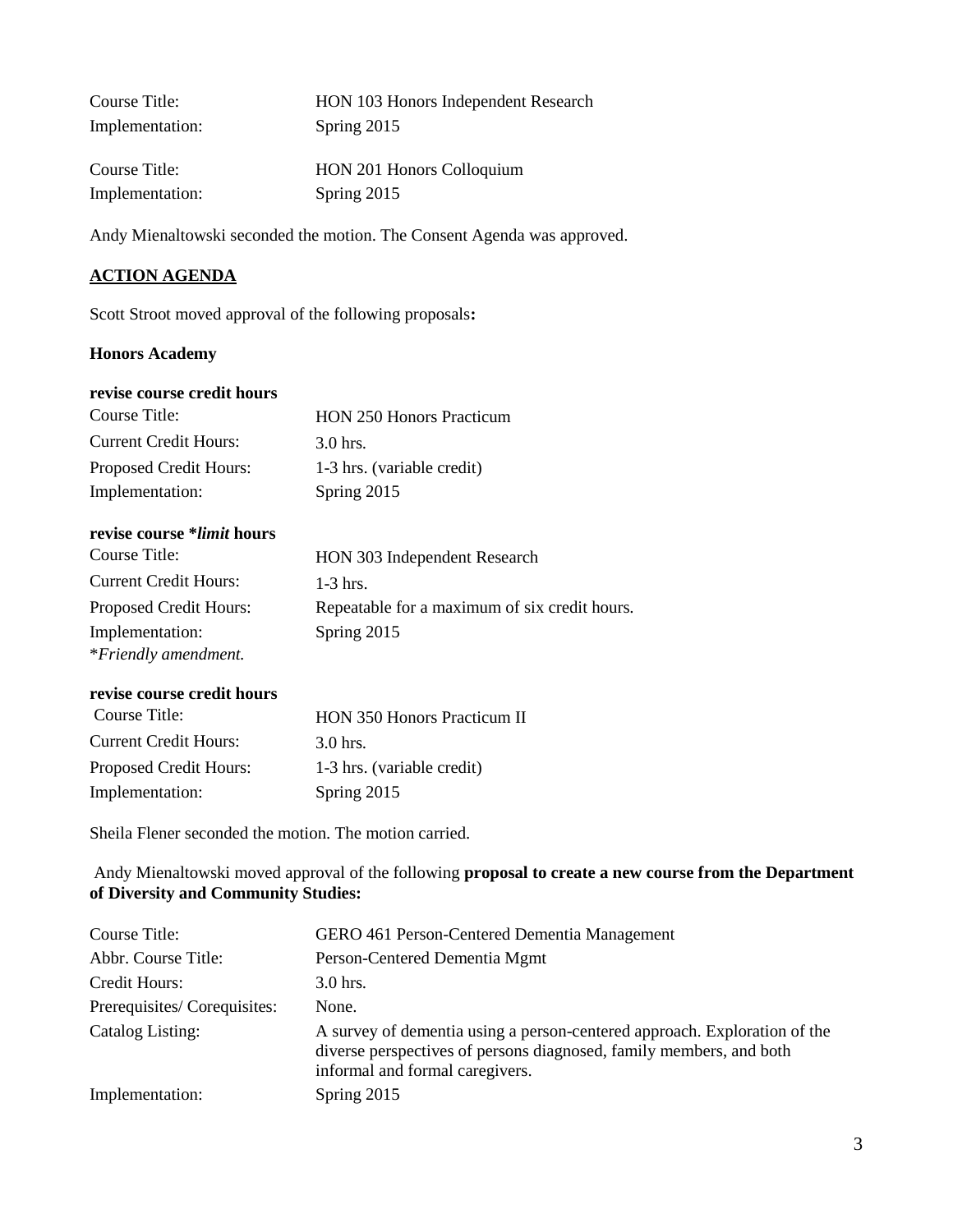Jeanine Huss seconded the motion. The motion carried.

## Scott Stroot moved approval of the following **proposal to create a new course from the Department of Diversity and Community Studies:**

| Course Title:                       | GERO 481 Global Aging                                                                                                                                                                                                                                                                                                                                            |
|-------------------------------------|------------------------------------------------------------------------------------------------------------------------------------------------------------------------------------------------------------------------------------------------------------------------------------------------------------------------------------------------------------------|
| Abbr. Course Title:                 | Global Aging                                                                                                                                                                                                                                                                                                                                                     |
| Credit Hours:                       | $3.0$ hrs.                                                                                                                                                                                                                                                                                                                                                       |
| Prerequisites/Corequisites:         | None.                                                                                                                                                                                                                                                                                                                                                            |
| Catalog Listing:                    | Provides an international comparative examination of individual and<br>societal aspects of aging and explores the problems and solutions<br>encountered in different sociocultural contexts for dealing with challenges<br>and opportunities of aging. The phenomenon of global aging is explored<br>through active engagement with international organizations. |
| Implementation:                     | Spring 2015                                                                                                                                                                                                                                                                                                                                                      |
| See revised proposal for revisions. |                                                                                                                                                                                                                                                                                                                                                                  |
|                                     | Andy Mienaltowski seconded the motion. The motion carried.                                                                                                                                                                                                                                                                                                       |

Scott Stroot moved approval of the following **proposal to create a new course from the School of University Studies:**

| Course Title:                       | SUS 295 Popular Culture and Gender: Signs & Narratives                                                                                      |
|-------------------------------------|---------------------------------------------------------------------------------------------------------------------------------------------|
| Abbr. Course Title:                 | Pop Cult. and Gender                                                                                                                        |
| Credit Hours:                       | $3.0$ hrs.                                                                                                                                  |
| Prerequisites/Corequisites:         | None.                                                                                                                                       |
| Catalog Listing:                    | Through the study of signs and narrative structures, this course investigates<br>contemporary Western popular culture's concepts of gender. |
| Implementation:                     | Spring 2015                                                                                                                                 |
| See revised proposal for revisions. |                                                                                                                                             |

Sheila Flener seconded the motion. The motion carried.

# **COLLEGE OF HEALTH AND HUMAN SERVICES**

# **CONSENT AGENDA**

*Chair Ashley Chance-Fox appointed Andy Mienaltowski pro tem chair in order to conduct the order of business on the Consent Agenda.*

Scott Stroot moved approval of the Consent Agenda.

## **Department of Communication Sciences and Disorders:**

#### **Proposal to revise course prerequisites**

| Course Title:                | ASL 401 Fingerspelling                                |
|------------------------------|-------------------------------------------------------|
| <b>Current Prerequisite:</b> | ASL 102, with a minimum of C or instructor permission |
| Proposed Prerequisite:       | ASL 201, with a minimum of C or instructor permission |
| Implementation:              | Fall 2015                                             |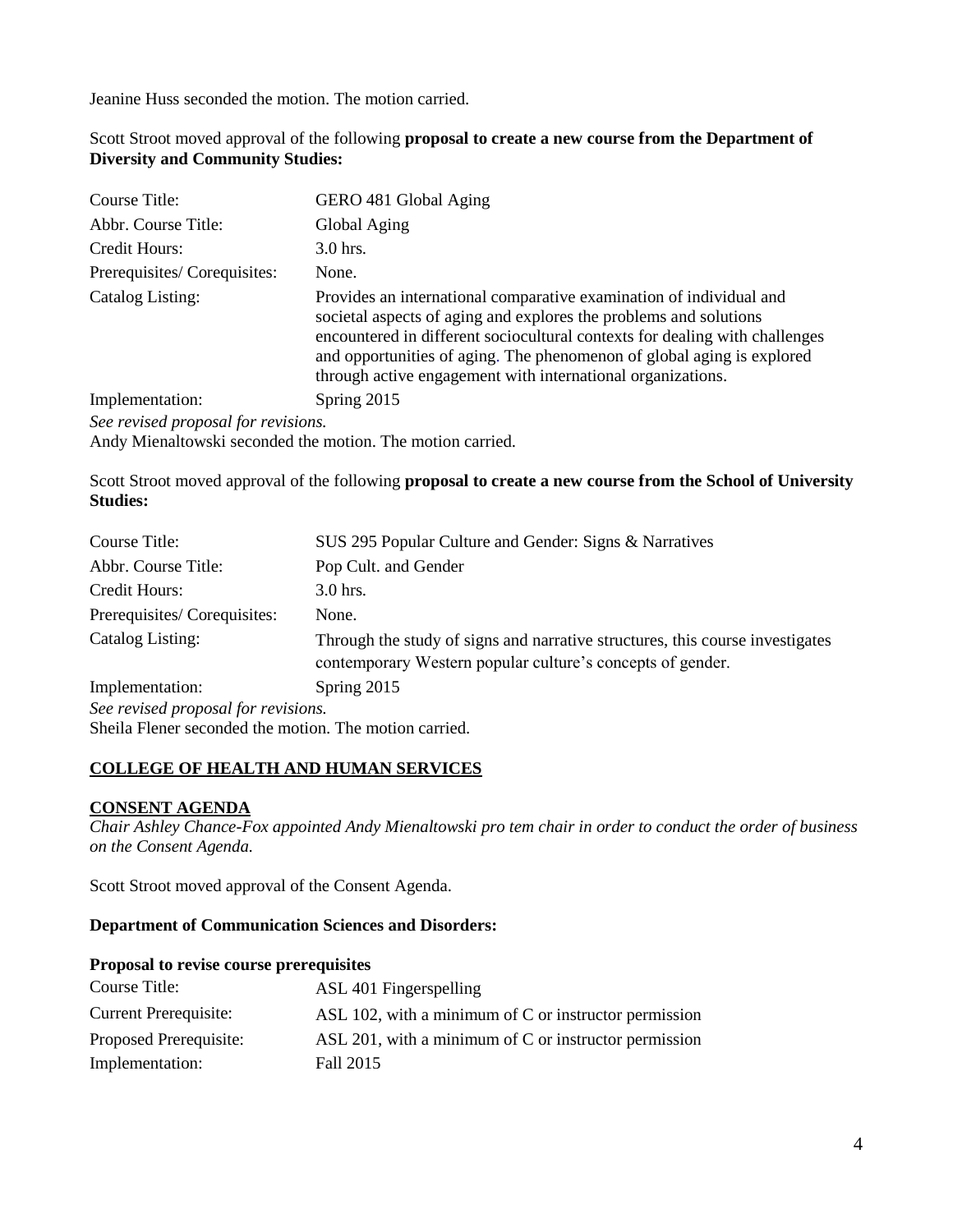## **Proposal to suspend a program**

| Program Title:                 | American Sign Language Studies, Certificate |
|--------------------------------|---------------------------------------------|
| Reference Number:              | 1706                                        |
| <b>Required Hours:</b>         | $12.0$ hrs.                                 |
| <b>Effective Catalog Year:</b> | Fall 2015                                   |

Jeanine Huss seconded the motion. The Consent Agenda was approved.

# **ACTION AGENDA**

Aaron Wichman moved approval of the following **proposal to create a temporary course from the Department of Allied Health:**

| Course Title:               | DH 322 Preventive Dentistry                                                                                                                                                                                                                                                                                                                           |
|-----------------------------|-------------------------------------------------------------------------------------------------------------------------------------------------------------------------------------------------------------------------------------------------------------------------------------------------------------------------------------------------------|
| Abbr. Course Title:         | <b>Preventive Dentistry</b>                                                                                                                                                                                                                                                                                                                           |
| Credit Hours:               | $4.0$ hrs.                                                                                                                                                                                                                                                                                                                                            |
| Prerequisites/Corequisites: | None.                                                                                                                                                                                                                                                                                                                                                 |
| Catalog Listing:            | This course focuses on preventive dental concepts including a historical<br>perspective and current preventive perspectives of today. Oral disease<br>etiology will be presented as well as strategies to prevent these conditions<br>and to maintain health. Approaches to maintaining health in numerous<br>targeted populations will be discussed. |
| Implementation:             | Spring 2015                                                                                                                                                                                                                                                                                                                                           |

Grace Lartey seconded the motion. The motion carried.

Sheila Flener moved approval of the following **proposa**l**s to revise course credit hours from the department of Allied Health:**

| Course Title:                | DH 271 Clinical Dental Hygiene I      |
|------------------------------|---------------------------------------|
| <b>Current Credit Hours:</b> | $3.0$ hrs.                            |
| Proposed Credit Hours:       | $4.0$ hrs.                            |
| Implementation:              | Fall 2015                             |
| Course Title:                | DH 324 Practice Management and Ethics |
| <b>Current Credit Hours:</b> | $2.0$ hrs.                            |
| Proposed Credit Hours:       | $3.0$ hrs.                            |
| Implementation:              | Fall 2015                             |
| Course Title:                | DH 370 Clinical Dental Hygiene II     |
| <b>Current Credit Hours:</b> | $4.0$ hrs.                            |
| Proposed Credit Hours:       | 5.0 hrs.                              |
| Implementation:              | Fall 2015                             |

Grace Lartey seconded the motion. The motion carried.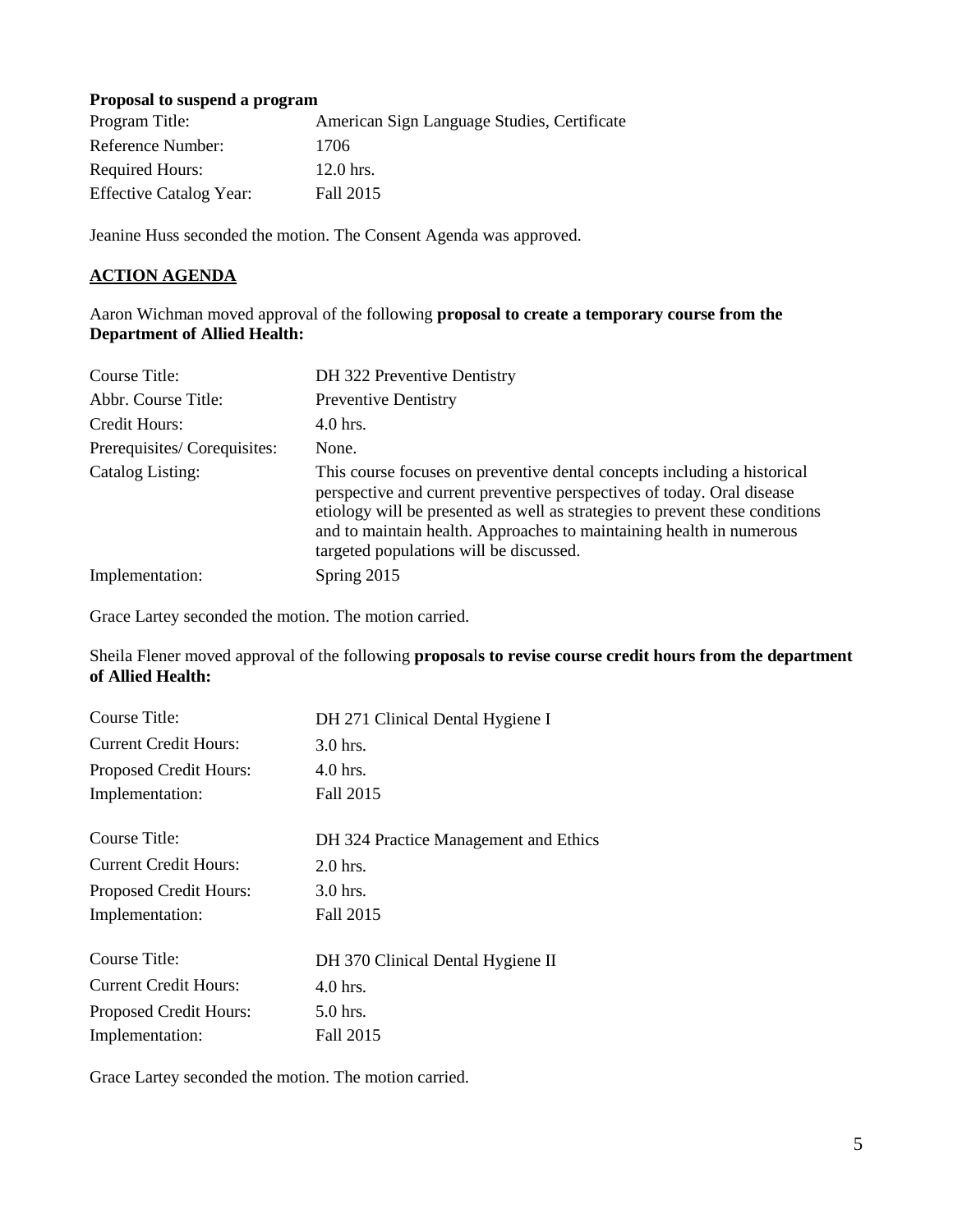Scott Stroot moved approval of the following **proposal to revise a program from the Department of Allied Health:**

| Program Title:                 | Dental Hygiene                                                                                                           |
|--------------------------------|--------------------------------------------------------------------------------------------------------------------------|
| Reference Number:              | 226                                                                                                                      |
| <b>Required Hours:</b>         | $50.0$ hrs.                                                                                                              |
| Identification:                | Add 3 hours to total program credit hours, reflecting revisions to course<br>credit hours for DH 271, DH 370, and DH 324 |
| <b>Effective Catalog Year:</b> | Fall 2015                                                                                                                |

Aaron Wichman seconded the motion. The motion carried.

Scott Stroot moved approval of the following **proposal to revise a program from the Department of Allied Health:**

| Program Title:                 | Dental Hygiene                                                                                                           |
|--------------------------------|--------------------------------------------------------------------------------------------------------------------------|
| Reference Number:              | 524                                                                                                                      |
| <b>Required Hours:</b>         | 69-70 (Education Track 75)                                                                                               |
| Identification:                | Add 3 hours to total program credit hours, reflecting revisions to course<br>credit hours for DH 271, DH 370, and DH 324 |
| <b>Effective Catalog Year:</b> | Fall 2015                                                                                                                |

Grace Lartey seconded the motion. The motion carried.

## **OGDEN COLLEGE OF SCIENCE AND ENGINEERING**

## **CONSENT AGENDA**

Aaron Wichman moved approval of the Consent Agenda.

## **Department of Mathematics:**

#### **Revise course prerequisites/ corequisites**

| Course Title:                          | MATH 421 Problem Solving for Secondary Teachers                                                                                                                                                              |
|----------------------------------------|--------------------------------------------------------------------------------------------------------------------------------------------------------------------------------------------------------------|
| <b>Current Prerequisites:</b>          | MATH 307 and 310 both with grades of "C" or better; or MATH 382 and<br>323 both with grades of C or better, or permission of instructor.                                                                     |
| Proposed Prerequisite:                 | MATH 307 or 310 with a grade of "C" or better or permission of<br>instructor.                                                                                                                                |
| Implementation:                        | Spring 2015                                                                                                                                                                                                  |
| Course Title:                          | <b>MATH 490 Seminar in Middle Grades Mathematics</b>                                                                                                                                                         |
| Current Prerequisite/<br>Corequisite:  | Prerequisite / Corequisite: MATH 411.                                                                                                                                                                        |
| Proposed Prerequisite/<br>Corequisite: | Prerequisite: Completion of at least 25 hours of mathematics courses, with<br>grades of C or better, required for the Middle Grades Mathematics Degree.<br>Prerequisite / Corequisite: MATH 411 or MATH 421. |
| Implementation:                        | Spring 2015                                                                                                                                                                                                  |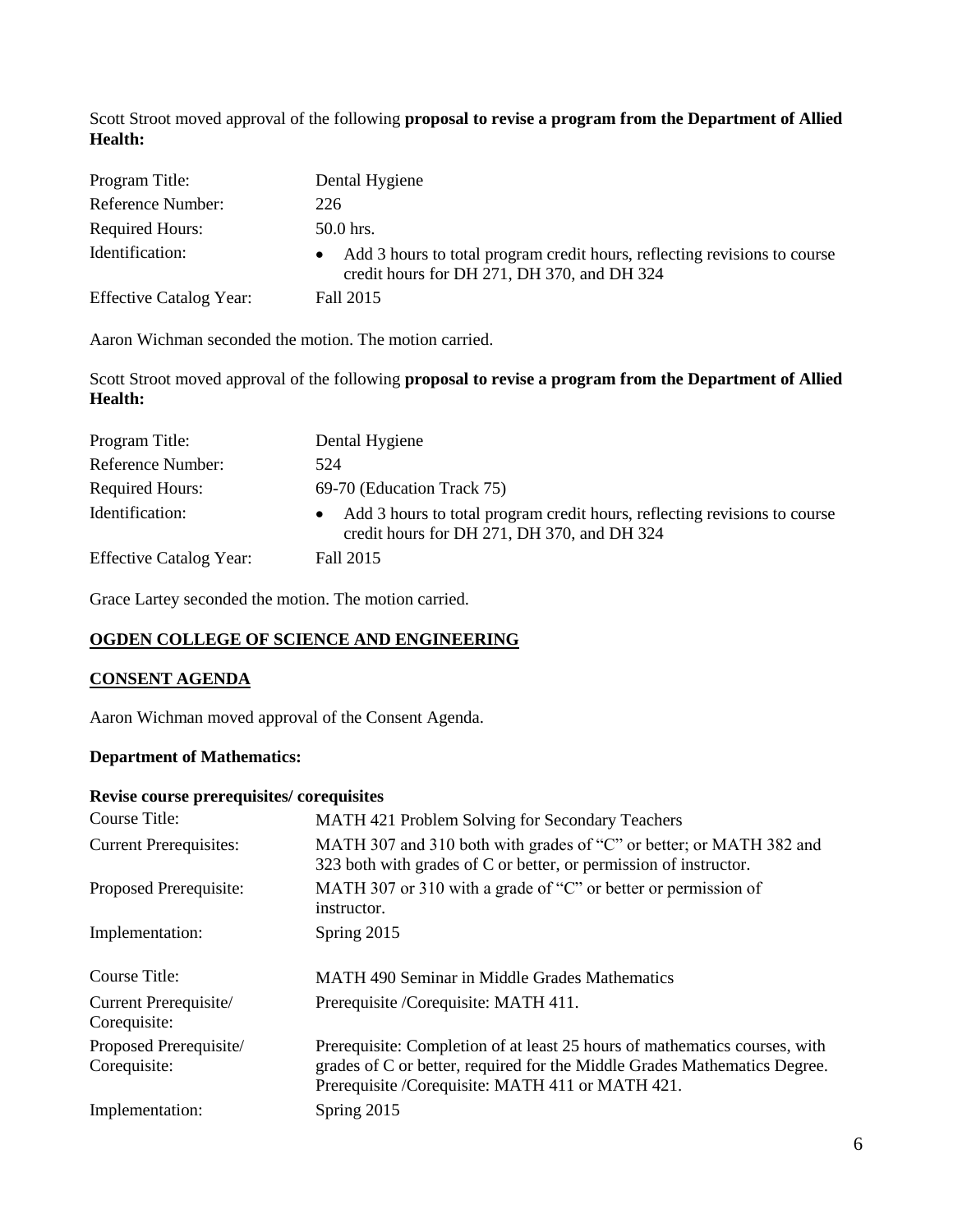# **Department of Psychological Sciences:**

## **Proposal to revise course prerequisites/ corequisites**

| Course Title:                 | PSYS 462 Neuroscience of Learning and Memory                        |
|-------------------------------|---------------------------------------------------------------------|
| <b>Current Prerequisites:</b> | PSYS 331 or PSYS 333, and PSYS 360                                  |
| Proposed Prerequisites:       | PSYS 331, or PSYS 333, or PSYS 360, or permission of the instructor |
| Implementation:               | Spring 2015                                                         |

Scott Stroot seconded the motion. The Consent Agenda was approved.

## **ACTION AGENDA**

Scott Stroot moved approval of the following **proposal to revise course prerequisites/ corequisites from the Department of Mathematics:**

| Course Title:                 | MATH 308 Rational Numbers and Data Analysis for Teachers                                                                                                                 |
|-------------------------------|--------------------------------------------------------------------------------------------------------------------------------------------------------------------------|
| <b>Current Prerequisites:</b> | Completion of MATH 206 with a grade of "C" or better; for students in the<br>Early Grades (K-5), Middle Grades (5-9) or SPED Teacher Certification<br>programs only.     |
| Proposed Prerequisite:        | Completion of MATH 205 with a grade of " $C$ " or better; for students in the<br>Early Grades (K-5), Middle Grades (5-9) or SPED Teacher Certification<br>programs only. |
| Implementation:               | Fall 2015                                                                                                                                                                |

Aaron Wichman seconded the motion. Scott Stroot made a motion to postpone definitely to the next meeting. Andy Mienaltowski seconded the motion. The motion to postpone definitely carried.

Grace Lartey moved approval of the following **proposal to make multiple revisions to a course from the Department of Architectural and Manufacturing Science:**

| Course Title:                   | AMS 394 Lean Manufacturing                                                                                                                                                          |
|---------------------------------|-------------------------------------------------------------------------------------------------------------------------------------------------------------------------------------|
| <b>Current Course Title:</b>    | Lean Manufacturing                                                                                                                                                                  |
| Proposed Course Title:          | Lean Systems                                                                                                                                                                        |
| Proposed Abbr. Course Title:    | Lean Systems                                                                                                                                                                        |
| <b>Current Catalog Listing:</b> | Introduction to the production system and the role of inventory, market<br>characterization aggregate planning, lean manufacturing and the just in<br>time philosophy. (Course Fee) |
| Proposed Catalog Listing:       | Applications of lean systems across disciplines. Lean is the enhancement of<br>customer value and the elimination and reduction of all forms of waste.<br>(Course Fee)              |
| Implementation:                 | Fall 2015                                                                                                                                                                           |

Andy Mienaltowski seconded them motion. The motion carried.

Scott Stroot moved approval of the following **proposal to revise a program from the Department of Computer Science:**

Program Title: Computer Science with concentration in Systems/Scientific Applications